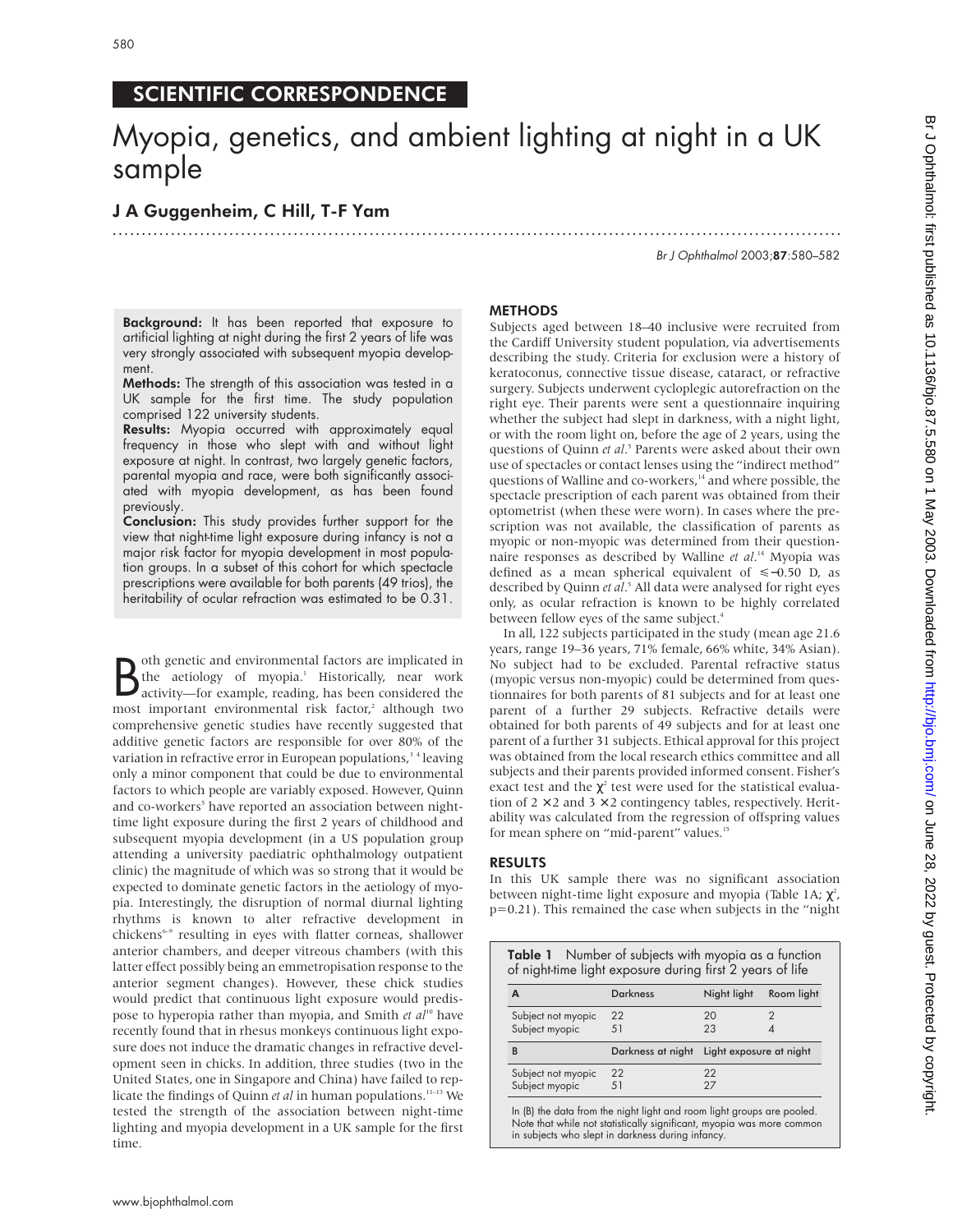| A                  | Male           | Female |
|--------------------|----------------|--------|
| Subject not myopic | 13             | 31     |
| Subject myopic     | 22             | .56    |
| B                  | White          | Asian  |
| Subject not myopic | 36             | 8      |
| Subject myopic     | $\Delta\Delta$ | 34     |

Table 3 Number of subjects with myopia as a function of parental myopia

| А                  | Neither parent<br>myopic | Either parent<br>myopic |
|--------------------|--------------------------|-------------------------|
| Subject not myopic | 20                       | 15                      |
| Subject myopic     |                          | 39                      |

lights" and "room lights" groups were pooled, and the data were analysed in the form of a simplified  $2 \times 2$  contingency table—specifically, the presence/absence of myopia in subjects who had/had not received light exposure at night during infancy (Table 1B; Fisher's, p=0.12). (Since the  $\chi^2$  test sometimes performs poorly when cells contain values <5 the latter test is likely to be more reliable than the former.) When the data collected by Quinn *et al*<sup>5</sup> were re-analysed in this simplified  $2 \times 2$  table manner it retained its high statistical significance (p<0.0001). The current study had 95% power to detect an effect of similar magnitude.<sup>16</sup>

Myopia was equally prevalent between the two sexes (Table 2A; Fisher's, p=1.0), but was more common in Asians (Table 2B; Fisher's, p=0.005) and in those with at least one myopic parent (Table 3; Fisher's, p=0.02). There was a significant correlation between the refractive error of subjects and their parents (Fig 1; p<0.0001). This relation provided a heritability estimate<sup>15</sup> for ocular refraction of 0.31 (95% confidence inter-



Figure 1 Correlation in ocular refraction between parents and offspring. All data are from right eyes only. Mid-parent values are the average mean spherical equivalent for both parents (solid symbols; n=49), or the value for a single parent when a prescription was available for only one parent (open symbols; n=31). Spearman correlation coefficient  $r = 0.482$  (n=80; p<0.0001). The broken line shows the linear regression (b=0.31) for the 49 families for which data were available for both parents.

val 0.14 to 0.50) for the 49 families for which data were available for both parents.

#### **DISCUSSION**

In this UK sample there was no evidence of an association between night lights and myopia. A similar conclusion was drawn from studies in the United States by Gwiazda et al<sup>11</sup> and Zadnik *et al*. <sup>12</sup> However, in subjects from Singapore and China, Saw and co-workers<sup>13</sup> did find a weak association between night lights and myopia that almost reached statistical significance, and in a very recent study, Loman et al<sup>17</sup> found a significant association between myopia and the number of hours of complete darkness to which young adults were *currently* exposed at night.

The population studied here had a higher prevalence of myopia (64%) and a lower prevalence of hyperopia than the general population (see distribution of offspring mean spheres in Fig 1) suggesting a source of ascertainment bias. As has been noted previously,<sup>11</sup> given that the subjects studied by Quinn *et al*<sup>1</sup> were aged between 2–16 years, they showed a similar high prevalence of myopia (with 30% of subjects myopic). Although a myopia prevalence of 64% is typical of university students,<sup>17</sup> our study was also likely to have been affected by response bias, with more myopes choosing to participate than non-myopes. Such selection and response biases have the potential to either inflate or mask the effect being investigated.18 19 By selecting subjects attending a university paediatric ophthalmology clinic, the population studied by Quinn *et al*<sup>5</sup> is likely to have suffered from a different source of selection bias, but possibly a similar response bias.

In contrast with the lack of an effect from night lights, this study once again confirms the higher prevalence of myopia in Asians compared to Europeans, and the influence of parental myopia in determining the refractive errors of their children.<sup>1</sup> However, the heritability estimate obtained here (0.31) is much lower than that obtained in two careful twin studies that were carried out recently<sup>34</sup> both of which used considerably more subjects than were included in the present investigation (n=506 and 114 twin pairs, respectively). We speculate that several factors might have contributed to this difference. Firstly, our heritability has wide confidence intervals and thus could be a considerable underestimate (and while the linear regression residuals for the calculation do not show a significant deviation from normality, the sample is too small to provide a robust test of this). Secondly, our subjects had a more varied ethnicity, and a higher proportion of high myopes, compared to those examined in the two twin studies. Thirdly, our heritability estimate is subject to a source of bias, since emmetropic parents would be less likely to wear spectacles, and thus would have been excluded from our analysis. Finally, because twin studies make the assumption that "common environment" effects are independent of zygosity, they tend to overestimate heritability in comparison with population studies.<sup>20</sup>

In conclusion, our results suggest that night-time light exposure played a lesser part than genetic factors in the myopia development of this UK student population.

#### ACKNOWLEDGEMENTS

We would like to thank the participating subjects, parents, and optometrists for their assistance. Many thanks also to Jane Farbrother and Ruth Stewart for their valuable criticisms and suggestions.

#### ..................... Authors' affiliations

J A Guggenheim, C Hill, T-F Yam, Cardiff University, Cathays Park, Cardiff, UK

Correspondence to: Jeremy Guggenheim, Department of Optometry and Vision Sciences, Cardiff University, Redwood Building, King Edward VII Avenue, Cardiff CF10 3NB, UK; guggenheim@cf.ac.uk

Accepted for publication 27 October 2002